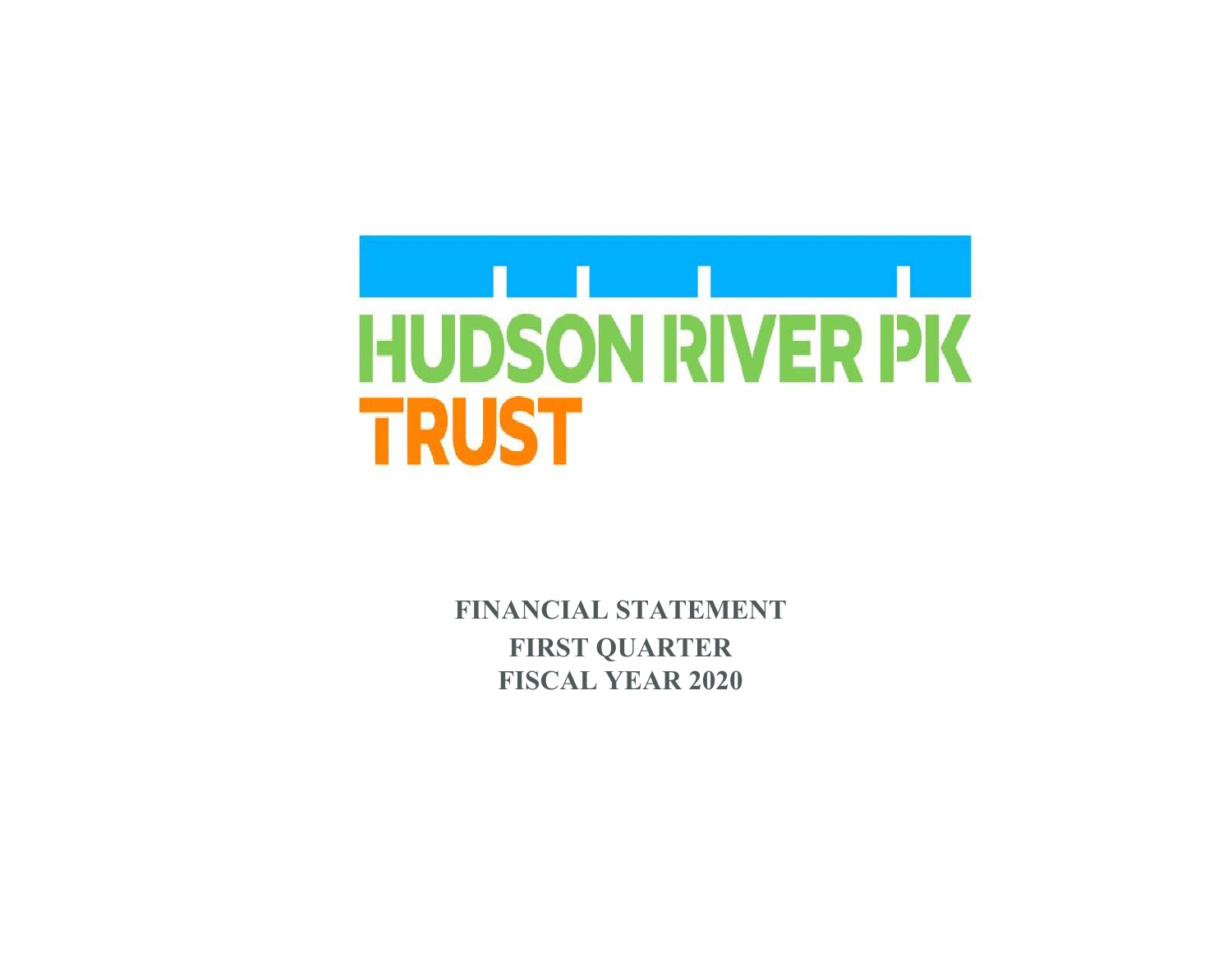## **HUDSON RIVER PARK TRUST (A Public Benefit Corporation in the State of New York) Statement of Net Position at June 30th, 2019**

## **unaudited**

| <b>Net Financial Position</b>                     |               |
|---------------------------------------------------|---------------|
| <b>Current Assets:</b>                            |               |
| Cash and equivalents                              | \$20,708,083  |
| Investment                                        | \$208,897,052 |
| Accounts receivable                               | \$11,910,384  |
| <b>Total Current Assets</b>                       | \$241,515,520 |
| Prepaid expenses                                  | \$237,694     |
| Long Term Receivables (25% FEMA Receivable)       | \$1,544,301   |
| Construction in progress                          | \$135,378,027 |
| Property and equipment, net                       | \$460,641,453 |
| <b>Total Other Assets</b>                         | \$597,801,475 |
| <b>Total assets</b>                               | \$839,316,995 |
| <b>Current Liabilities:</b>                       |               |
| Accounts payable                                  | \$1,107,571   |
| Accrued expenses (Includes net pension liability) | \$7,959,561   |
| <b>Total current liabilities</b>                  | \$9,067,132   |
| Other Postemployment Benefits Obligation          | \$17,343,860  |
| Deferred inflows of resources - unearned revenue  | \$2,138,984   |
| Net position:                                     |               |
| Net investment in capital assets                  | \$596,019,480 |
| Restricted for capital expenditures               | \$167,450,012 |
| Unrestricted                                      | \$47,297,527  |
| <b>Total net position</b>                         | \$839,316,995 |